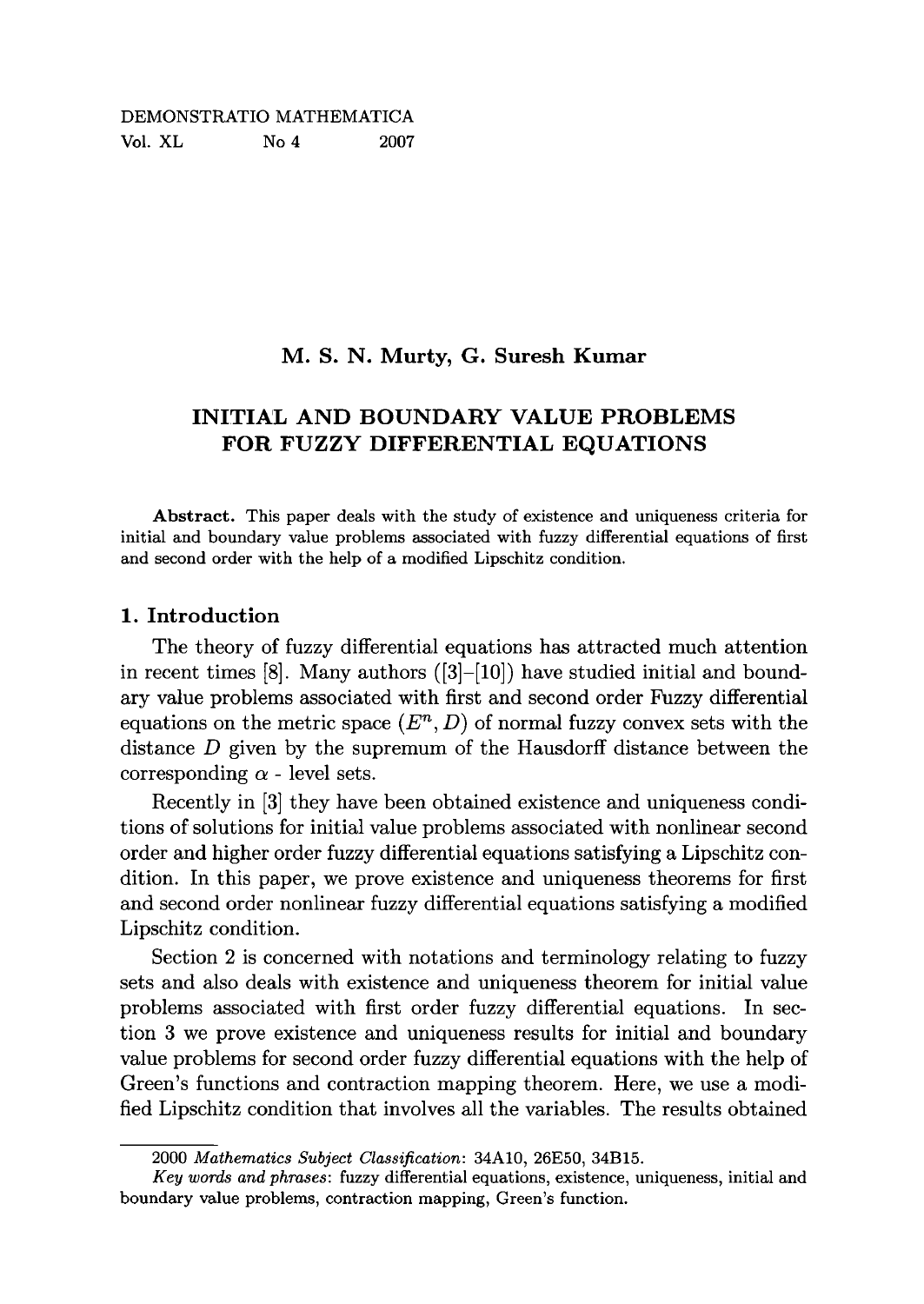here, include more general class of problems than in ([3], [5] and [7]) obtained for first and second order fuzzy differential equations.

#### **2. Preliminaries**

Let  $P_k(R^n)$  denotes the family of all nonempty compact convex subsets of  $R^n$ . Define the addition and scalar multiplication in  $P_k(R^n)$  as usual. Radstrom [12] states that  $P_k(R^n)$  is a commutative semigroup under addition, which satisfies the cancellation law. Moreover, if  $\alpha, \beta \in R$  and  $A, B \in P_k(R^n)$ , then

$$
\alpha(A + B) = \alpha A + \alpha B, \quad \alpha(\beta A) = (\alpha \beta)A, \quad 1 \cdot A = A
$$

and if  $\alpha, \beta \geq 0$ , then  $(\alpha + \beta)A = \alpha A + \beta A$ . The distance between A and B is defined by the Hausdorff metric

$$
d(A, B) = \inf \{ \epsilon : A \subset N(B, \epsilon), B \subset N(A, \epsilon) \},
$$

where

$$
N(A,\epsilon)=\{x\in R^n: ||x-y||<\epsilon, \text{ for some } y\in A\}.
$$

Let  $I = [a, b] \subset R$  be a compact interval and let

$$
E^n = \{u : R^n \to [0,1]/u \text{ satisfies (i)–(iv) below}\},\
$$

where

(i) *u* is normal, i.e. there exists an  $x_0 \in R^n$  such that  $u(x_0) = 1$ ;

(ii) u is fuzzy convex, i.e. for  $x, y \in R^n$  and  $0 \le \lambda \le 1$ ,

$$
u(\lambda x + (1 - \lambda)y) \geq \min[u(x), u(y)];
$$

(iv)  $[u]^0 = cl\{x \in R^n / u(x) > 0\}$  is compact.

For  $0 < \alpha \leq 1$ , the  $\alpha$ -level set is denoted and defined by  $[u]^{\alpha} = \{x \in$  $R^{n}/u(x) \ge \alpha$ . Then, from (i)-(iv) it follows that  $[u]^{\alpha} \in P_{k}(R^{n})$  for all  $0 \leq \alpha \leq 1$ .

Define  $D: E^n \times E^n \to [0, \infty)$  by the equation

$$
D(u, v) = \sup \{d([u]^\alpha, [v]^\alpha)/\alpha \in [0, 1]\},\
$$

where *d* is the Hausdorff metric defined in  $P_k(R^n)$ . It is easy to show that *D* is a metric in  $E^n$  and using results of  $[2]$ ,  $[11]$ , we see that  $(E^n, D)$  is a complete metric space, but not locally compact. Moreover, the distance *D*  verifies that

$$
D(u+w, v+w) = D(u, v), u, v, w \in En,
$$
  
\n
$$
D(\lambda u, \lambda v) = |\lambda| D(u, v), u, v \in En, \lambda \in R,
$$
  
\n
$$
D(u+w, v+z) \le D(u, v) + D(w, z), u, v, w, z \in En.
$$

We note that  $(E^n, D)$  is not a vector space. But it can be embedded isomorphically as a cone in a Banach space [12].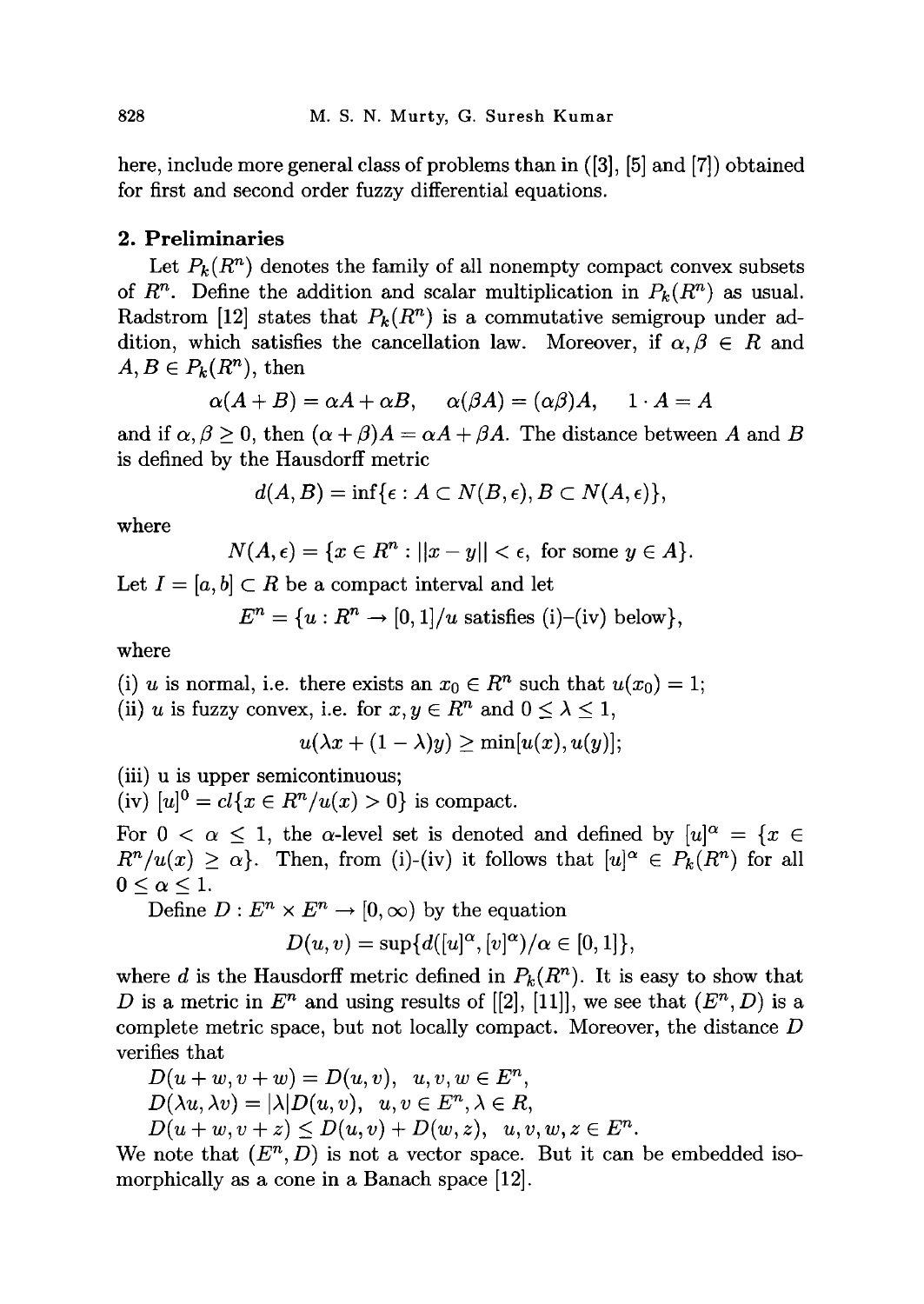Regarding fundamentals of differentiability and integrabilitry of fuzzy functions we refer to O. Kaleva [5], Lakshmikantham and Mohapatra [8].

Let  $I = [a, b] \subset R$  and  $f: I \times E^n \to E^n$  be continuous. A mapping  $\phi: I \to E^n$  is a solution of the initial value problem

(2.1) 
$$
y' = f(t, y), \quad y(a) = k,
$$

where k is a real constant, if and only if  $\phi$  is a solution of the integral equation

(2.2) 
$$
y(t) = k + \int_{a}^{t} f(s, y(s))ds.
$$

It is easily seen that  $C(I, E<sup>n</sup>)$ , the set of all continuous mappings from *I* to  $E^n$  is complete with the distance

$$
H(u,v)=\sup_{t\in I}\left\{D(u(t),v(t))e^{-\rho t}\right\},\,
$$

where  $u, v \in C(I, E^n)$  and  $\rho(\geq 0) \in R$  is fixed.

**THEOREM** 2.1. Let  $f: I \times E^n \to E^n$  be a continuous map and suppose that *there exists M >* 0 *such that* 

(2.3) 
$$
D(f(t, u_1), f(t, u_2)) \leq MD(u_1, u_2)e^{-\rho t}
$$

*for all*  $t \in I, u_1, u_2 \in E^n$ . Then the initial value problem (2.1) has a unique *solution on the interval I.* 

Proof. For any  $u \in C(I, E^n)$  define the operator  $Q: C(I, E^n) \to C(I, E^n)$ given by

$$
[Qu](t) = k + \int_a^t f(s, u(s))ds, \quad \forall t \in I.
$$

Consider

$$
H(Qu, Qv) = \sup_{t \in I} \left\{ D([Qu](t), [Qv](t))e^{-\rho t} \right\}
$$
  
\n
$$
= \sup_{t \in I} \left\{ D(\int_a^t f(s, u(s))ds, \int_a^t f(s, v(s))ds) \right\}e^{-\rho t} \right\}
$$
  
\n
$$
\leq \sup_{t \in I} \left\{ \int_a^t D(f(s, u(s)), f(s, v(s)))ds \ e^{-\rho t} \right\}
$$
  
\n
$$
\leq \sup_{t \in I} \left\{ \int_a^t M D(u(s), v(s))ds e^{-\rho s} e^{-\rho t} \right\}
$$
  
\n
$$
\leq MH(u, v) \sup_{t \in I} \left\{ (t - a) e^{-\rho t} \right\}
$$
  
\n
$$
\leq MH(u, v)(b - a)e^{-\rho a}.
$$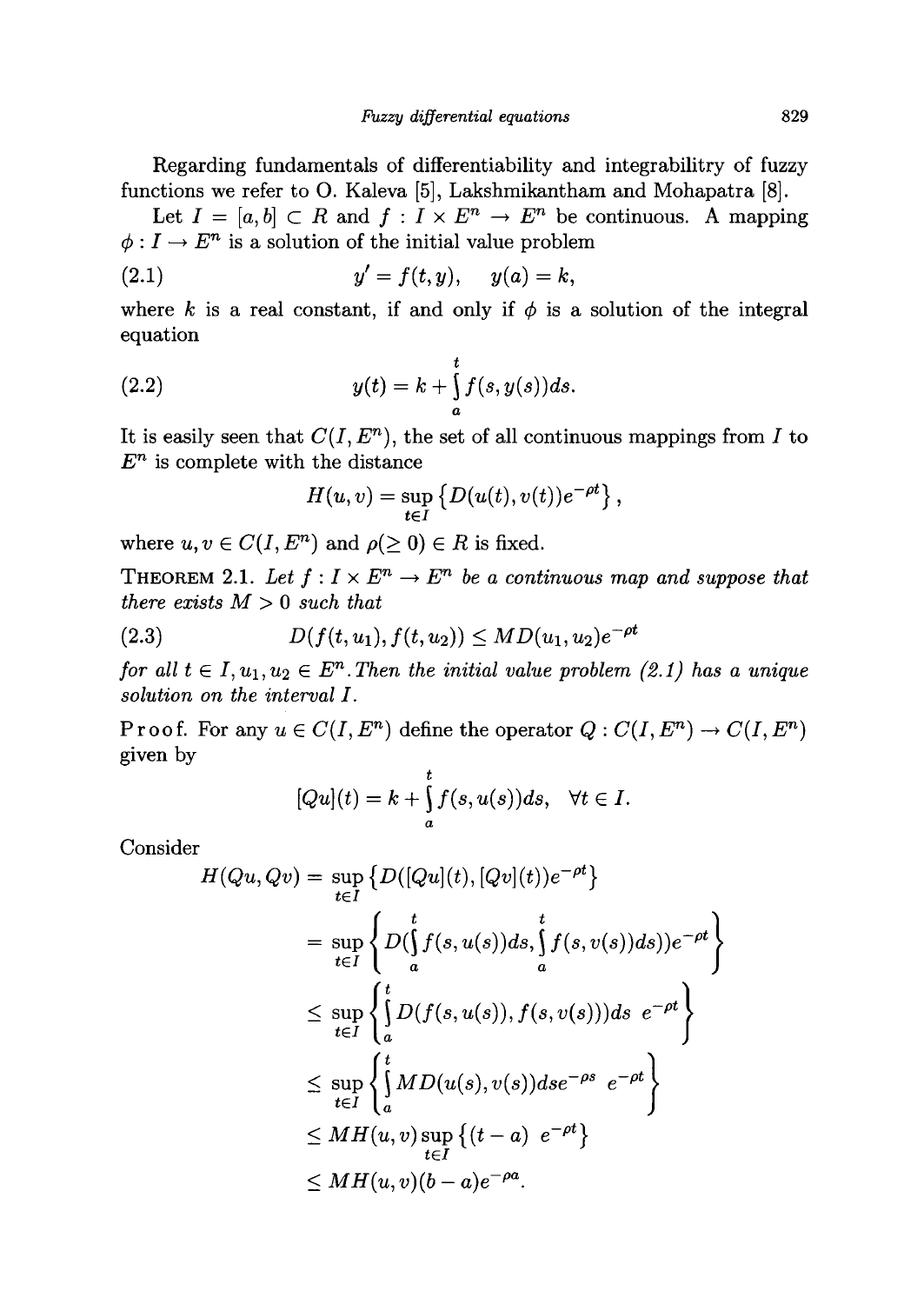We can choose  $\rho > 0$  such that  $M(b-a)e^{-\rho a} < 1$  and Q is a contraction mapping. By using Contraction Mapping Principle, *Q* has a unique fixed point which is a unique solution of the initial value problem  $(2.1)$ .

EXAMPLE 2.1 Consider the initial value problem

(2.4) 
$$
y'(t) = q e^{-\rho t} y(t) + F(t), \quad y(1) = k, \quad t \in [1, 2]
$$

where  $F \in C([1,2], E<sup>n</sup>)$ , and  $q, k \in R$ . Here

$$
f(t,y) = qe^{-\rho t}y(t) + F(t).
$$

Consider

$$
D(f(t, y), f(t, z)) \le D(qe^{-\rho t}y + F(t), qe^{-\rho t}z + F(t))
$$
  
=  $|q|e^{-\rho t}D(y, z)$   
=  $MD(y, z)e^{-\rho t}$ ,

where  $M = |q|$ . Clearly, f satisfies (2.3). By taking  $q = 1$ , and from Theorem 2.1 the initial value problem (2.4) has a unique solution for all  $\rho > 0$ .

We denote by  $C'(I, E^n)$  the set of all continuously differentiable mappings from *I* to  $E^n$ . For  $u, v \in C'(I, E^n)$ , we define the distance

$$
H_1(u, v) = H(u, v) + H(u', v').
$$

LEMMA 2.1 (Lemma 1 of [3]).  $(C'(I, E^n), H_1)$  is a complete metric space.

#### **3. Initial and boundary value problems**

In this section we prove the existence and uniqueness results for initial and boundary value problems associated with second order fuzzy differential equations.

Consider the nonlinear fuzzy differential equation of second order

$$
(3.1) \t\t y'' + f(t, y, y') = 0
$$

satisfying

(3.2) 
$$
y(a) = m_1 \quad y'(a) = m_2
$$

where  $f: I \times E^n \times E^n \to E^n$  is continuous,  $m_1$  and  $m_2$  are real constants.

If  $\phi$  is a solution of (3.1) satisfying (3.2) if and only if  $\phi$  is a solution of the integral equation

(3.3) 
$$
y(t) = m_1 + m_2(t-a) + \int_a^t (s-t)f(s,y(s),y'(s))ds.
$$

Now we prove the existence and uniqueness theorem for initial value problem (3.1) satisfying (3.2) using the integral representation (3.3).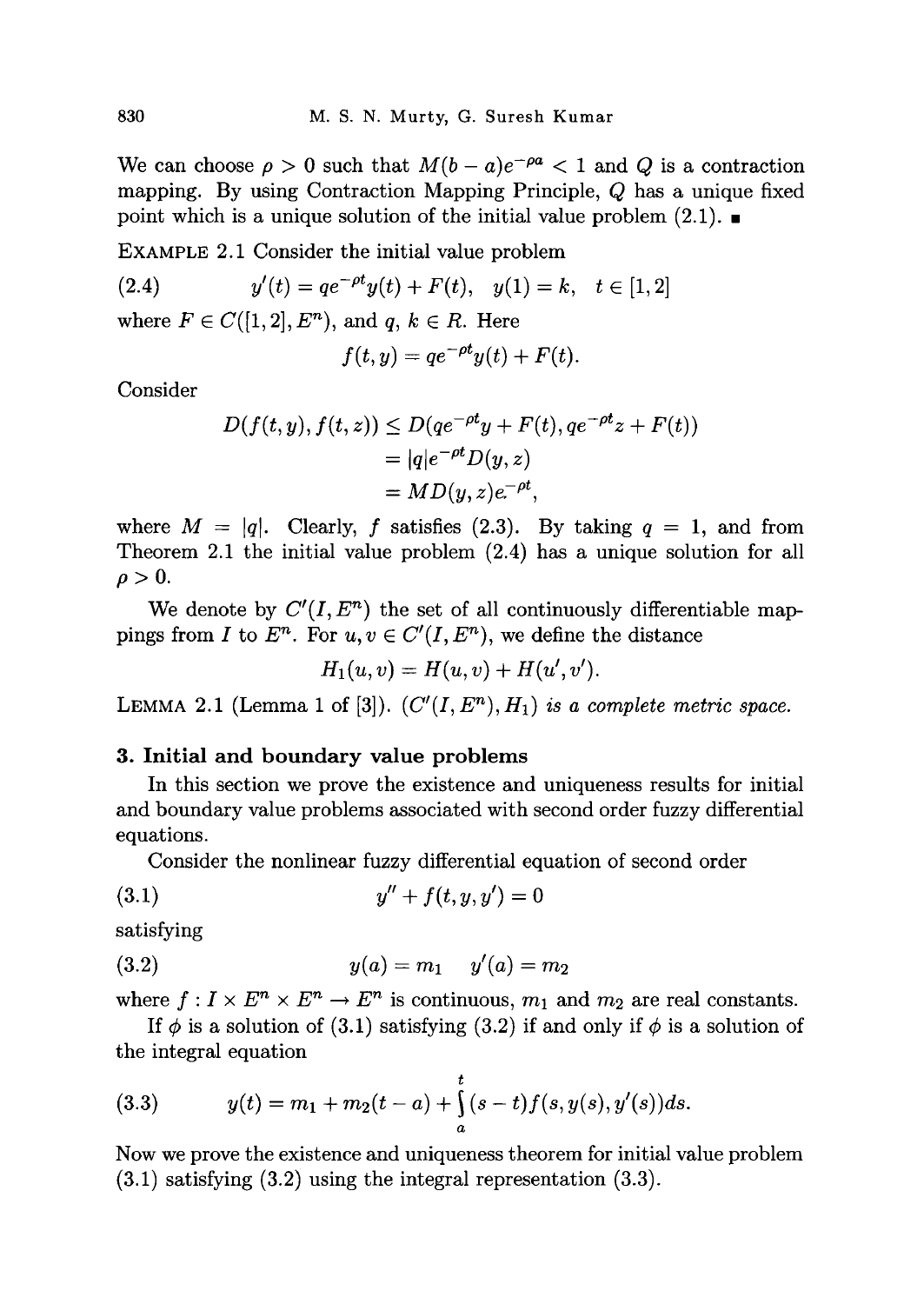**THEOREM 3.1.** Let  $f: I \times E^n \times E^n \to E^n$  be a continuous map and suppose *that there exist*  $M_1, M_2 > 0$  *such that* 

$$
(3.4) \qquad D(f(t, u_1, u_2), f(t, v_1, v_2)) \leq [M_1 D(u_1, v_1) + M_2 D(u_2, v_2)]e^{-\rho t}
$$

*for all*  $t \in I = [a, b], u_1, u_2, v_1, v_2 \in E^n$ *. Then the initial value problem* (3.1) *satisfying* **(3.2)** *has a unique solution on the interval I.* 

**Proof.** Consider the complete metric space  $(C'(I, E^n), H_1)$ . For any  $u \in$  $C'(I, E^n)$  define the operator  $T: C'(I, E^n) \to C'(I, E^n)$  by

$$
[Tu](t) = m_1 + m_2(t-a) + \int_a^t (s-t)f(s,y(s),y'(s))ds, \quad t \in I.
$$

Using definitions of  $H_1, H, T$ , and  $(3.4)$  we have

$$
H_1(Tu, Tv) = H(Tu, Tv) + H([Tu]', [Tv]')
$$
  
\n
$$
= \sup_{t \in I} \left\{ D(\int_a^t (s-t)f(s, u(s), u'(s))ds, \int_a^t (s-t)f(s, v(s), v'(s))ds)e^{-\rho t} \right\}
$$
  
\n
$$
+ \sup_{t \in I} \left\{ D(\int_a^t f(s, u(s), u'(s))ds, \int_a^t f(s, v(s), v'(s))ds)e^{-\rho t} \right\}
$$
  
\n
$$
\leq \sup_{t \in I} \left\{ \int_a^t |s-t| D(f(s, u(s), u'(s)), f(s, v(s), v'(s)))ds e^{-\rho t} \right\}
$$
  
\n
$$
+ \sup_{t \in I} \left\{ \int_a^t D(f(s, u(s), u'(s)), f(s, v(s), v'(s)))ds e^{-\rho t} \right\}
$$
  
\n
$$
\leq \sup_{t \in I} \left\{ \int_a^t (t-s)[M_1D(u(s), v(s)) + M_2D(u'(s), v'(s))]e^{-\rho s}ds e^{-\rho t} \right\}
$$
  
\n
$$
+ \sup_{t \in I} \left\{ \int_a^t [M_1D(u(s), v(s)) + M_2D(u'(s), v'(s))]e^{-\rho s}ds e^{-\rho t} \right\}
$$
  
\n
$$
\leq \sup_{t \in I} \left\{ \int_a^t (t-s)[M_1H(u, v) + M_2H(u', v')]ds e^{-\rho t} \right\}
$$
  
\n
$$
+ \sup_{t \in I} \left\{ \int_a^t [M_1H(u, v) + M_2H(u', v')]ds e^{-\rho t} \right\}
$$
  
\n
$$
= [M_1H(u, v) + M_2H(u', v')] \left( \sup_{t \in I} \left\{ \int_a^t (t-s)ds e^{-\rho t} \right\} + \sup_{t \in I} \left\{ \int_a^t ds e^{-\rho t} \right\} \right)
$$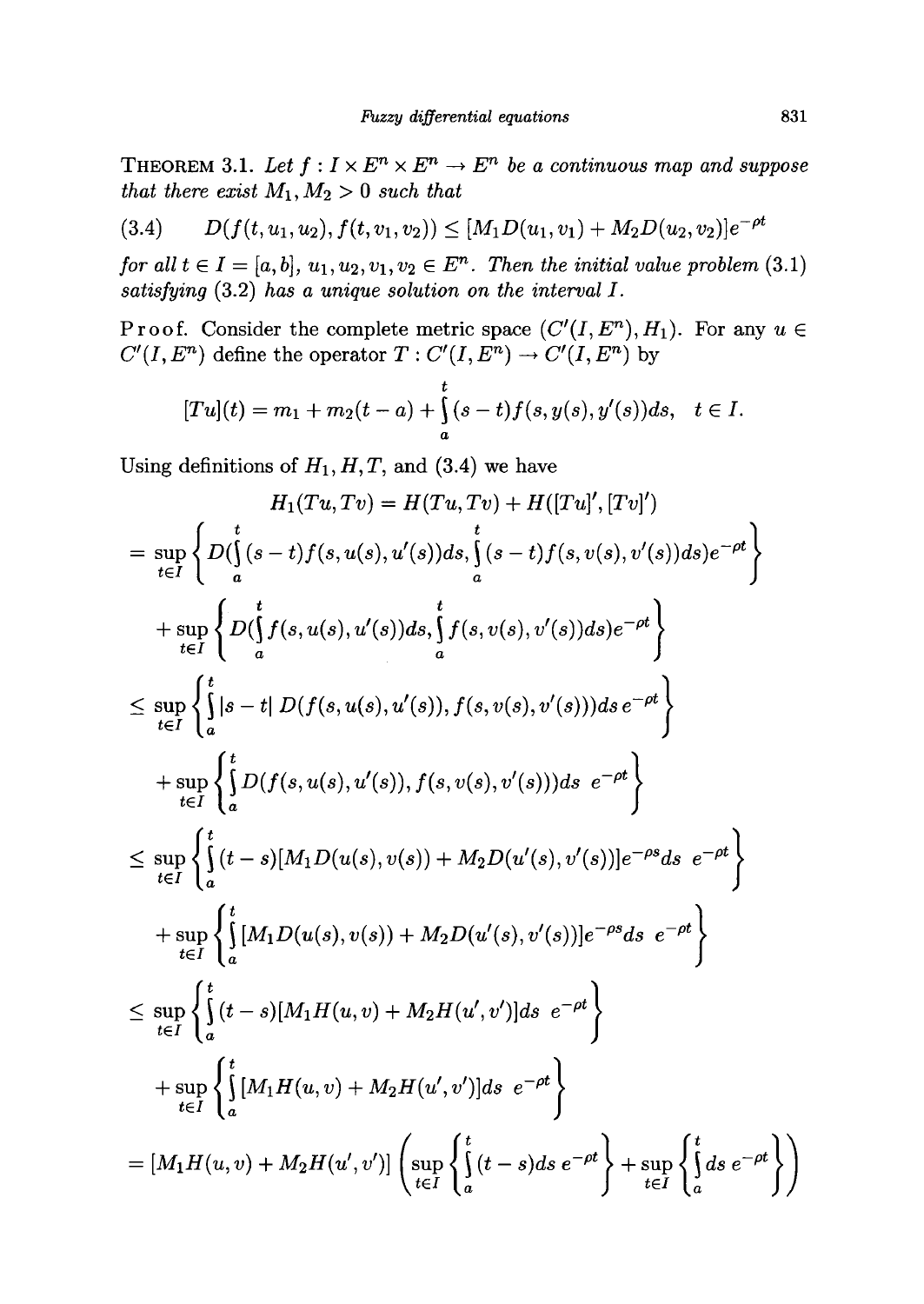$$
\leq \max\{M_1, M_2\} H_1(u, v) \left( \sup_{t \in I} \left\{ \frac{(t-a)^2}{2} e^{-\rho t} \right\} + \sup_{t \in I} \left\{ (t-a) e^{-\rho t} \right\} \right)
$$
  
=  $H_1(u, v) \max\{M_1, M_2\} \left( \frac{(b-a)^2}{2} e^{-\rho a} + (b-a) e^{-\rho a} \right).$ 

We can choose  $\rho > 0$  such that

$$
\max\{M_1,M_2\}\left(\frac{(b-a)^2}{2}e^{-\rho a}+(b-a)e^{-\rho a}\right)<1.
$$

It follows that *T* is a contraction mapping in the complete metric space  $C'((I, E^n), H_1)$ . By Contraction Mapping Principle, *T* has a unique fixed point  $u$ , which is a unique solution of the initial value problem  $(3.1)$  satisfying  $(3.2)$ .

Now consider the nonlinear fuzzy differential equation of second order

$$
(3.5) \t\t y'' + f(t, y, y') = 0
$$

satisfying the boundary condition

$$
(3.6) \t\t y(a) = k_1 \t y(b) = k_2
$$

where  $f: I \times E^n \times E^n \to E^n$  is continuous,  $k_1$  and  $k_2$  are real constants. We know that  $C'((I, E^n), H_1)$  is a complete metric space. For any  $\phi \in$  $C'((I, E^n), H_1)$  define the operator  $T\phi \in C'(I, E^n)$  by

$$
[T\phi](t)=\int\limits_a^b G(t,s)f(s,\phi(s),\phi'(s))ds,\quad \forall\ \ t\in I,
$$

where  $G(t, s)$  is the Green's function for the homogeneous boundary value problem. Hence,  $\phi \in C'(I, E^n)$  is a solution of (3.5) satisfying (3.6) if and only if  $\phi$  is a fixed point of  $T$ .

THEOREM 3.2. Let  $f: I \times E^n \times E^n \to E^n$  be continuous and suppose that *there exist*  $M_1, M_2 > 0$  *such that (3.4) is satisfied. Then the two point fuzzy boundary value problem (3.5) satisfying (3.6) has a unique solution on the interval I.* 

Proof. Consider the boundary value problem

$$
(3.7) \t\t y'' = 0
$$

satisfying

(3.8) 
$$
y(a) = 0, y(b) = 0.
$$

This problem has no nontrivial solution. Therefore, if *h* is any continuous function on [a, b], the equation  $y''(t) + h(t) = 0$  has a unique solution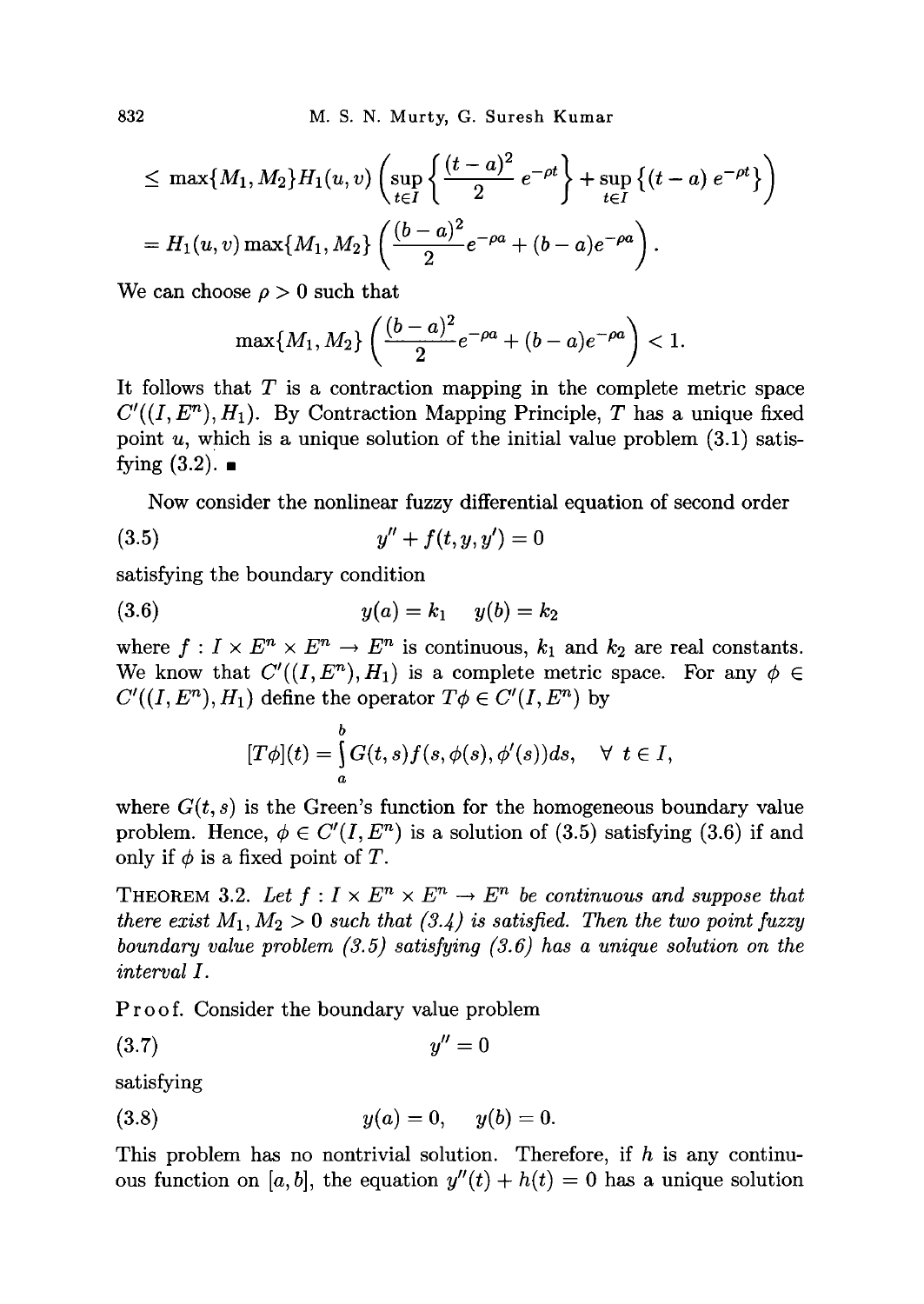satisfying the boundary condition (3.8) given by

$$
y(t) = \int_{a}^{b} G(t,s)h(s)ds,
$$

where

$$
G(t,s) = \begin{cases} \frac{(b-t)(s-a)}{b-a} & a \leq s \leq t \leq b \\ \frac{(b-s)(t-a)}{b-a} & a \leq t \leq s \leq b. \end{cases}
$$

Consider

$$
\sup_{t \in I} \int_{a}^{b} |G(t,s)| ds = \sup_{t \in I} \left\{ \int_{a}^{t} |G(t,s)| ds + \int_{t}^{b} |G(t,s)| ds \right\}
$$
  

$$
= \sup_{t \in I} \left\{ \frac{b-t}{b-a} \int_{a}^{t} (s-a) ds + \frac{t-a}{b-a} \int_{t}^{b} (b-s) ds \right\}
$$
  

$$
= \sup_{t \in I} \left\{ \frac{(b-t)(t-a)}{2} \right\}.
$$

This function attains its maximum value at  $t = \frac{a+b}{2}$ , and hence

(3.9) 
$$
\sup_{t \in I} \int_{a}^{b} |G(t,s)| ds \leq \frac{(b-a)^2}{8}
$$

Again consider

$$
\sup_{t \in I} \int_{a}^{b} |G_t(t,s)| ds = \sup_{t \in I} \left\{ \frac{(t-a)^2 + (t-b)^2}{2(b-a)} \right\}.
$$

The maximum of this function is attained at *a* and *b* which yields

$$
\sup_{t\in I}\int\limits_{a}^{b}|G_t(t,s)|ds\leq \frac{b-a}{2}.
$$

We know that  $C'((I, E^n), H_1)$  is complete metric space. For any  $u \in$  $C'(I, E^n)$  define the operator  $F: C'(I, E^n) \to C'(I, E^n)$  by

(3.11) 
$$
[Fu](t) = \int_{a}^{b} G(t,s)f(s,u(s),u'(s))ds, \quad t \in I.
$$

Using the bounds on  $G, G_t$  given by  $(3.9)$  and  $(3.10)$ , definitions of  $H_1, H, F$ , and from (3.4) we have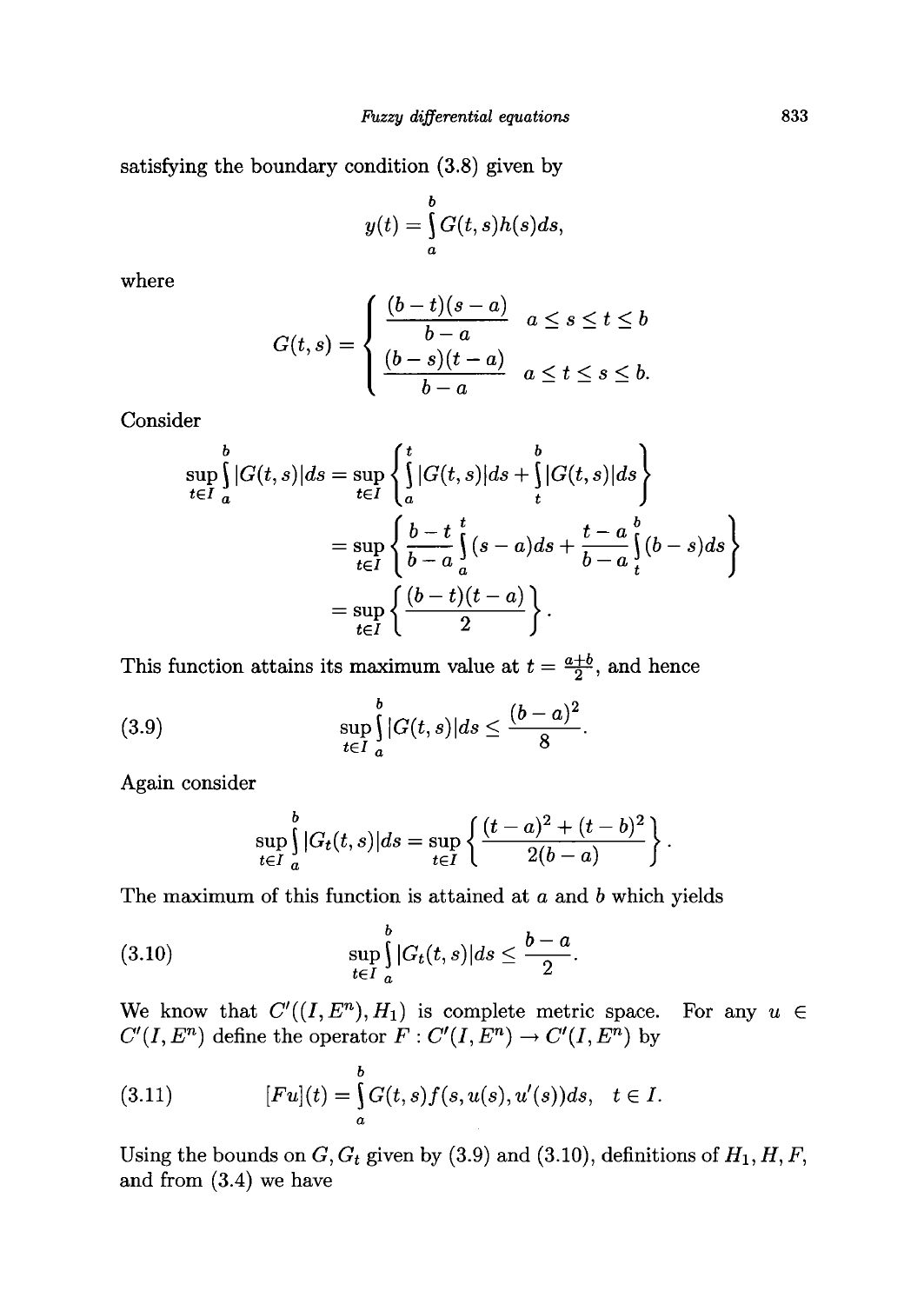$$
H_{1}(Fu, Fv) = H(Fu, Fv) + H([Fu]', [Fv]')
$$
\n
$$
= \sup_{t \in I} \left\{ D(\int_{a}^{b} G(t, s) f(s, u(s), u'(s)) ds, \int_{a}^{b} G(t, s) f(s, v(s), v'(s)) ds) e^{-\rho t} \right\}
$$
\n
$$
+ \sup_{t \in I} \left\{ D(\int_{a}^{b} G_t(t, s) f(s, u(s), u'(s)) ds, \int_{a}^{b} G_t(t, s) f(s, v(s), v'(s)) ds) e^{-\rho t} \right\}
$$
\n
$$
\leq \sup_{t \in I} \left\{ \int_{a}^{b} |G(t, s)| D(f(s, u(s), u'(s)), f(s, v(s), v'(s))) ds e^{-\rho t} \right\}
$$
\n
$$
+ \sup_{t \in I} \left\{ \int_{a}^{b} |G_t(t, s)| D(f(s, u(s), u'(s)), f(s, v(s), v'(s))) ds e^{-\rho t} \right\}
$$
\n
$$
\leq \sup_{t \in I} \left\{ \int_{a}^{b} |G(t, s)| [M_1 D(u(s), v(s)) + M_2 D(u'(s), v'(s))] e^{-\rho s} ds e^{-\rho t} \right\}
$$
\n
$$
+ \sup_{t \in I} \left\{ \int_{a}^{b} |G_t(t, s)| [M_1 D(u(s), v(s)) + M_2 D(u'(s), v'(s))] e^{-\rho s} ds e^{-\rho t} \right\}
$$
\n
$$
\leq \sup_{t \in I} \left\{ \int_{a}^{b} |G_t(t, s)| [M_1 H(u, v) + M_2 H(u', v')] ds e^{-\rho t} \right\}
$$
\n
$$
+ \sup_{t \in I} \left\{ \int_{a}^{b} |G_t(t, s)| [M_1 H(u, v) + M_2 H(u', v')] ds e^{-\rho t} \right\}
$$
\n
$$
= [M_1 H(u, v) + M_2 H(u', v')]
$$
\n
$$
\times \left( \sup_{t \in I} \left\{ \int_{a}^{b} |G(t, s)| ds e^{-\rho t} \right\} + \sup_{t \in I} \left\{ \int_{a}^{b} |G_t(t, s)| ds e^{-\rho t} \right\} + \sup_{t \in I} \left\{ \int_{a}^{
$$

We can choose  $\rho > 0$  such that

$$
\max\{M_1,M_2\}\bigg(\frac{(b-a)^2}{8}\quad e^{-\rho a}+\frac{(b-a)}{2}\quad e^{-\rho a}\bigg)<1
$$

**and F is contraction mapping. By Contraction Mapping Principle,** *F* **has a unique fixed point, which is a unique solution of the boundary value problem (3.5) satisfying (3.8).**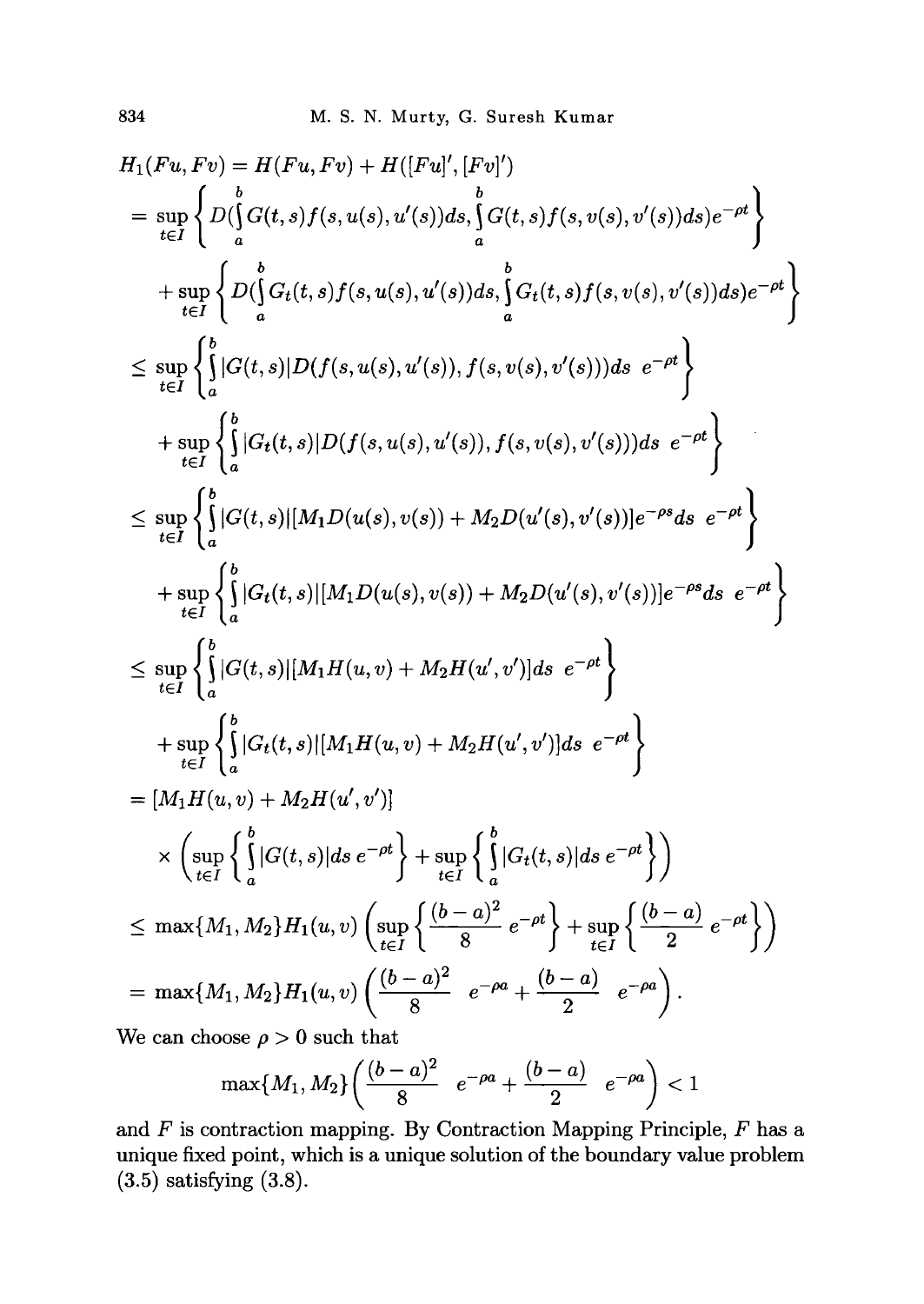By applying the above procedure to the boundary value problem

$$
y'' + f(t, y(t) + p(t), y'(t) + p'(t)) = 0
$$
  

$$
y(a) = 0, \quad y(b) = 0,
$$

where *p* is a polynomial of first degree such that  $p(a) = k_1$ ,  $p(b) = k_2$ a unique solution  $y_1(t)$  is constructed. Let  $y(t) = y_1(t) + p(t)$ . Then it is easily seen that *y* is a solution of the boundary value problem (3.5) satisfying  $(3.6)$ . Hence the theorem.  $\blacksquare$ 

THEOREM 3.3. Let  $f: I \times E^n \times E^n \to E^n$  be continuous and suppose that *there exist*  $M_1, M_2 > 0$  *such that* (3.4) is satisfied. Then the two point fuzzy *boundary value problems of the second kind, (3.5) satisfying* 

(3.12) 
$$
y'(a) = k_1 \t y(b) = k_2
$$

*and (3.5) satisfying* 

$$
(3.13) \t\t y(a) = k_1 \t y'(b) = k_2
$$

*have unique solutions on the interval I.* 

Proof. First, we consider the boundary value problem

$$
(3.14) \t\t y'' = 0
$$

satisfying

(3.15) 
$$
y(a) = 0 \qquad y'(b) = 0.
$$

This problem has no nontrivial solution. Therefore, if *g* is any continuous function on  $[a, b]$ , the equation

$$
(3.16) \t\t y''(t) + g(t) = 0
$$

satisfying the boundary condition (3.15) has a unique solution, given by

$$
y(t) = \int_{a}^{b} K(t,s)g(s)ds,
$$

where

$$
K(t,s) = \begin{cases} s-a & a \leq s \leq t \leq b \\ t-a & a \leq t \leq s \leq b. \end{cases}
$$

Consider

$$
\sup_{t \in I} \int_{a}^{b} |K(t,s)| ds = \sup_{t \in I} \left\{ \int_{a}^{t} (s-a) ds + (t-a) \int_{t}^{b} ds \right\}
$$

$$
= \sup_{t \in I} \left\{ \frac{(t-a)^2}{2} + (t-a)(b-t) \right\}.
$$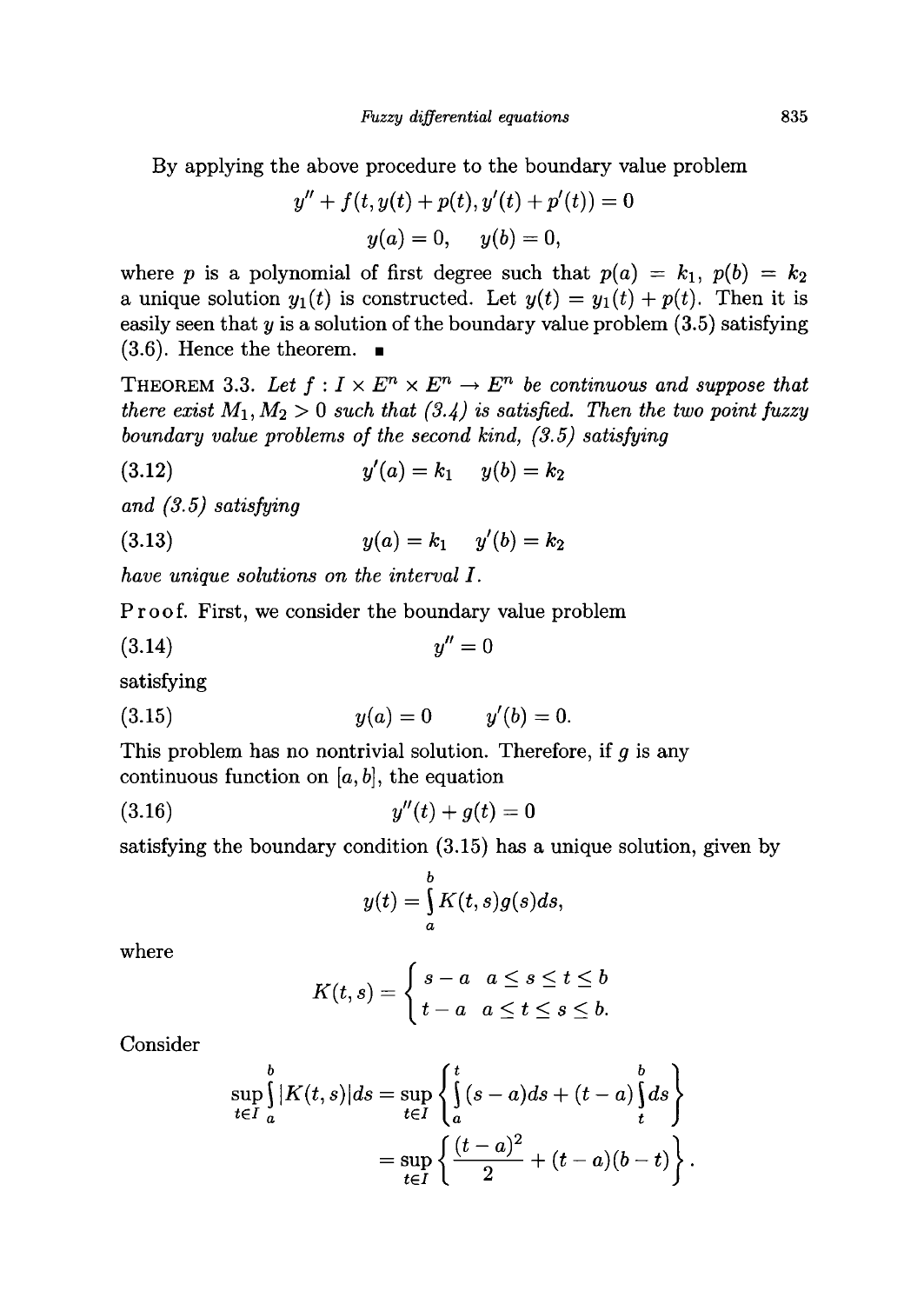This function attains its maximum value at  $t = \frac{a+b}{2}$  and hence

$$
\sup_{t \in I} \int_{a}^{b} |K(t,s)| ds \leq \frac{(b-a)^2}{2}
$$

Again consider

(3.18) 
$$
\sup_{t \in I} \int_{a}^{b} |K_t(t,s)| ds = \sup_{t \in I} \{b - t\} \leq b - a.
$$

We know that  $C'((I, E^n), H_1)$  is complete metric space. For any  $v \in$  $C'(I, E^n)$  define the operator  $\Phi: C'(I, E^n) \to C'(I, E^n)$  by

(3.19) 
$$
[\Phi v](t) = \int_{a}^{b} K(t,s) f(s,v(s),v'(s)) ds \quad t \in I.
$$

Similarly using the bounds on  $K, K_t$  given by  $(3.17)$  and  $(3.18)$ , definitions of  $H_1, H, \Phi$ , (3.4), and following the procedure as in Theorem 3.2, we have  $H_1(\Phi v, \Phi w)$ 

$$
\leq [M_1 H(v, w) + M_2 H(v', w')] \times \left( \sup_{t \in I} \left\{ \int_a^b |K(t, s)| ds e^{-\rho t} \right\} + \sup_{t \in I} \left\{ \int_a^b |K_t(t, s)| ds e^{-\rho t} \right\} \right) \leq \max\{M_1, M_2\} H_1(v, w) \left( \sup_{t \in I} \left\{ \frac{(b - a)^2}{2} e^{-\rho t} \right\} + \sup_{t \in I} \left\{ (b - a) e^{-\rho t} \right\} \right) = \max\{M_1, M_2\} H_1(v, w) \left( \frac{(b - a)^2}{2} e^{-\rho a} + (b - a) e^{-\rho a} \right).
$$

We can choose  $\rho > 0$  such that

$$
\max\{M_1, M_2\} \left( \frac{(b-a)^2}{2} + (b-a) \right) \quad e^{-\rho a} < 1
$$

and  $\Phi$  is a contraction mapping. By Contraction Mapping Principle,  $\Phi$ has a unique fixed point, which is a unique solution of the boundary value problem (3.5) satisfying (3.15).

By applying the above procedure to the boundary value problem

$$
y'' + f(t, y(t) + q(t), y'(t) + q'(t)) = 0,
$$
  

$$
y(a) = 0, \quad y'(b) = 0,
$$

where *q* is a polynomial of first degree such that  $q(a) = k_1$ ,  $q'(b) = k_2$  a unique solution  $\tilde{y}(t)$  is constructed. Let  $y(t) = \tilde{y}(t) + q(t)$ . Then it is easily seen that  $y(t)$  is a solution of the boundary value problem  $(3.5)$  satisfying  $(3.13).$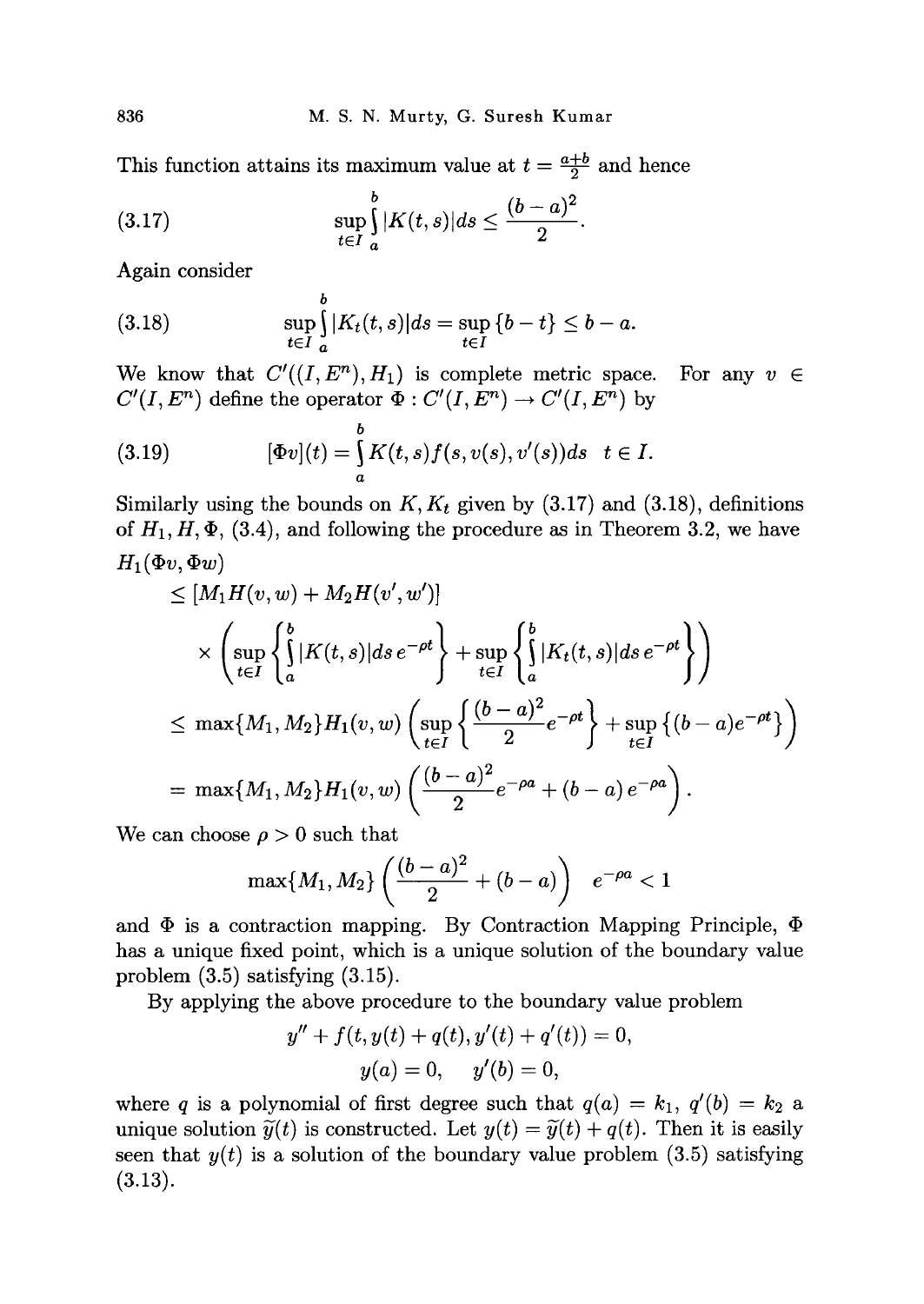Similarly we can prove that the boundary value problem (3.5) satisfying  $(3.12)$  has a unique solution on  $I$ .

EXAMPLE 3.1. Consider the two point boundary value problem

$$
(3.20) \t y''(t) = q_1 e^{-\rho t} y(t) + q_2 e^{-\rho t} y'(t) + \phi(t), \quad t \in [1, 2]
$$

(3.21) 
$$
y(1) = k_1
$$
,  $y(2) = k_2$ ,

where  $\phi \in C([1, 2], E^n)$ ,  $q_1, q_2, k_1, k_2 \in R$  and  $\rho(\geq 0) \in R$  is fixed. Here

$$
(3.22) \t f(t, y_1, y_2) = q_1 e^{-\rho t} y_1(t) + q_2 e^{-\rho t} y_2(t) + \phi(t)
$$

Consider

$$
D(f(t, y_1, y_2), f(t, z_1, z_2))
$$
  
\n
$$
\leq D(q_1 e^{-\rho t} y_1(t) + q_2 e^{-\rho t} y_2(t) + \phi(t), q_1 e^{-\rho t} z_1(t)
$$
  
\n
$$
+ q_2 e^{-\rho t} z_2(t) + \phi(t))
$$
  
\n
$$
= D(q_1 e^{-\rho t} y_1(t) + q_2 e^{-\rho t} y_2(t), q_1 e^{-\rho t} z_1(t) + q_2 e^{-\rho t} z_2(t))
$$
  
\n
$$
\leq |q_1| e^{-\rho t} D(y_1, z_1) + |q_2| e^{-\rho t} D(y_2, z_2)
$$
  
\n
$$
= [M_1 D(y_1, z_1) + M_1 D(y_1, z_1)] e^{-\rho t},
$$

where  $M_1 = |q_1|$  and  $M_2 = |q_2|$ . Therefore f satisfies the modified Lipschitz condition.

In particular, if we take  $q_1 = 2$ ,  $q_2 = 4$ , then the two point boundary value problem (3.20) satisfying (3.21) has a unique solution for all values of  $\rho \geq 1$ .

EXAMPLE 3.2. Consider Example 3.1 with boundary conditions (3.21) replaced by

$$
(3.23) \t\t y(1) = k_1, \t\t y'(2) = k_2.
$$

By taking  $q_1 = 1$  and  $q_2 = \frac{3}{2}$ , and from Theorem 3.3 the boundary value problem (3.20) satisfying (3.23) has a unique solution for all values of  $\rho \geq 1$ .

**Acknowledgement.** The authors are grateful to the learned referee for a very careful reading of the manuscript with many useful suggestions for improvement.

#### **References**

- [1] P. B. Bailey, L.F. Shampine and P. E. Waltman, *Nonlinear two point boundary value problems,* Academic Press (1968), New York.
- [2] G. Debreu, *Integration of correspondence,* in: Proc. Fifth Berkeley Symp. Math. Statist. Probab., Vol. 2, Part 1 (Univ. California Press, Berkeley, CA, 1967), 351-372.